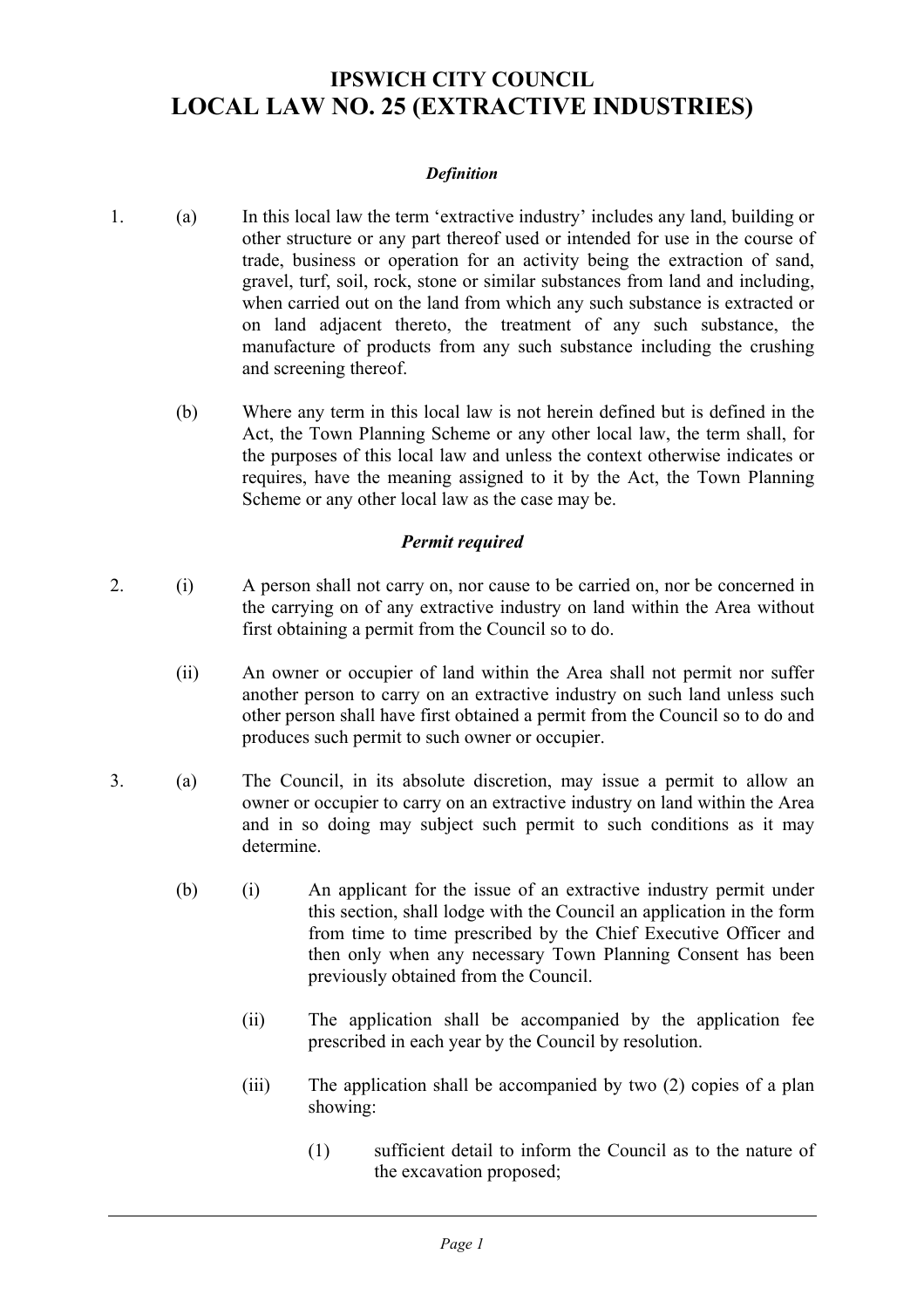- (2) the location of the land together with the Real Property Office description thereof and the name of the owner of such land;
- (3) the limits of the area proposed to be excavated and the depth thereof;
- (4) the existing contours of the land;
- (5) the quantity of material proposed to be excavated and the quantity of the material proposed to be transported from the land during the period covered by the proposed permit;
- (6) the estimated depth and description of the overburden present; and
- (7) the location of any existing or proposed buildings, so far as is known.
- (iv) The accompanying plan referred to in (b) (iii) hereof shall clearly indicate the distance of the proposed excavation from the adjoining drains, water-courses, roads, footpaths and buildings.
- (v) An applicant for a permit under this local law shall provide to the Council such additional information concerning the proposed excavation as the Council may reasonably require from time to time including:
	- (1) the road routes within the City intended for general use in the course of transportation of extractive material and where transportation of the extractive material from the land has occurred during any part of the period of twelve (12) months immediately prior to the lodgement of the application, the road routes generally used during that period;
	- (2) the number, size and capacity of vehicles intended to be involved in the transportation of extractive material during the period of the permit sought and where transportation of extractive material from the land has occurred during any part of the period of twelve (12) months prior to the lodgement of the application, the number, size and capacity of vehicles so involved in the said period;
	- (3) the nature of rehabilitation proposed after the intended excavation has occurred and the nature of financial reserves set aside or to be set aside for that purpose.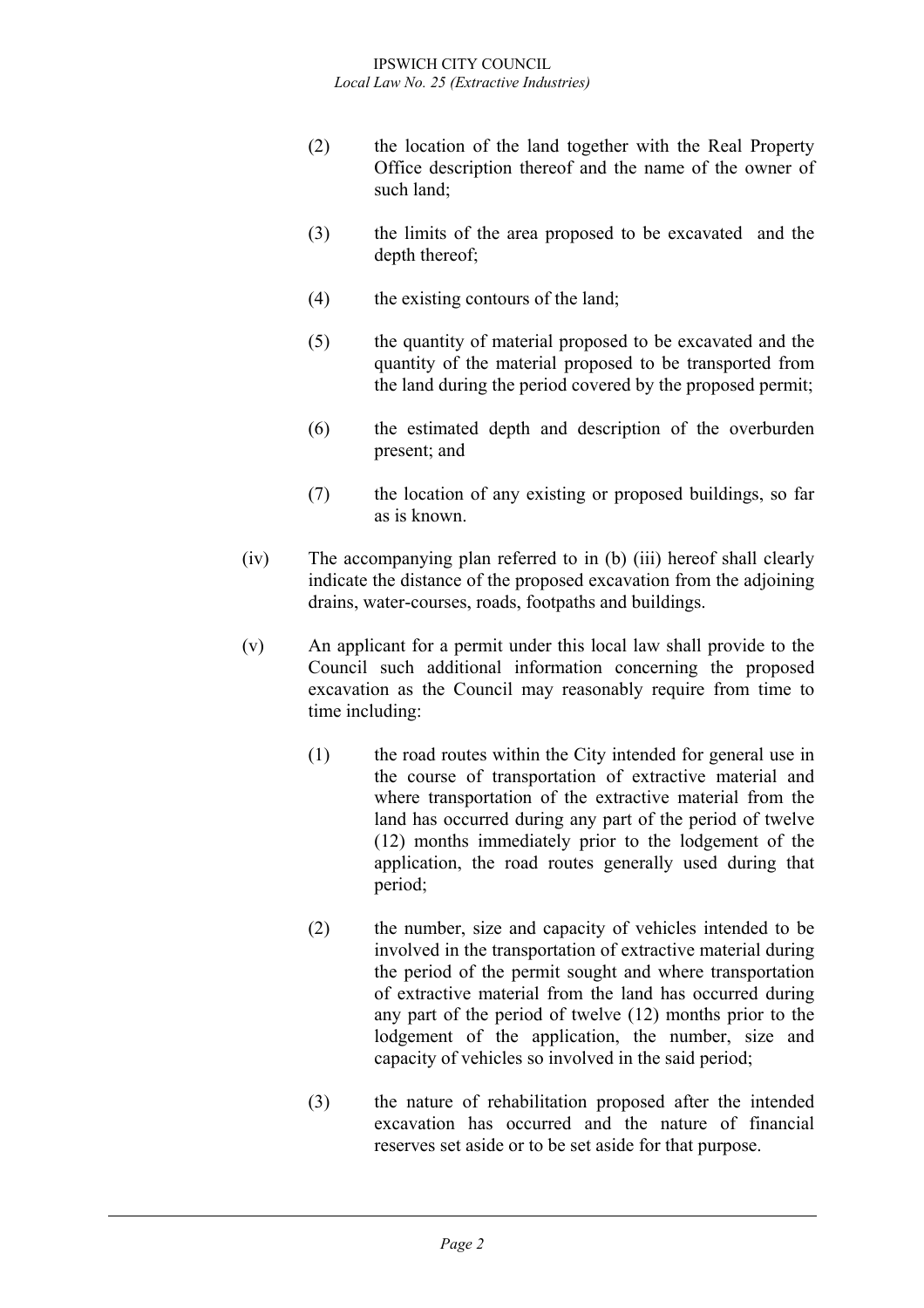- (vi) Where the applicant is not the owner of the land to which the application relates, such application shall also be accompanied by the consent in writing of the owner of such land in a form from time to time prescribed by the Chief Executive Officer.
- (c) An extractive industry permit issued in accordance with this section shall, unless sooner revoked by the Council or surrendered by the owner or occupier, be valid from the date of issue thereof until the Thirtieth day of June then next ensuing.
- (d) Prior to considering an application pursuant to this section the Council may require the Applicant to cause public notice of the application to be given by such means as the Council shall from time to time prescribe by resolution.
- (e) In determining whether an application pursuant to this section should be approved, refused or approved subject to certain conditions and if so what conditions the Council may have regard to the following amongst other matters:
	- (i) the location of the proposed site and whether in the opinion of the Council it is or will probably become a residential locality;
	- (ii) the effect the use of the proposed site for the extractive industry will have on the amenity or scenic beauty of the locality surrounding the proposed site having regard to the existing and probable future use thereof;
	- (iii) the standard of the road giving access to the proposed site whether, in the opinion of the Council, such roads are to a standard sufficient to carry traffic of the nature that the extractive industry would be likely to engender;
	- (iv) the roads (in terms of particular routes) which would be required for use by the applicant in the transportation of extractive material; the load-bearing capacity of roads and bridges as required and the expected weight of loads of vehicles used in such transportation;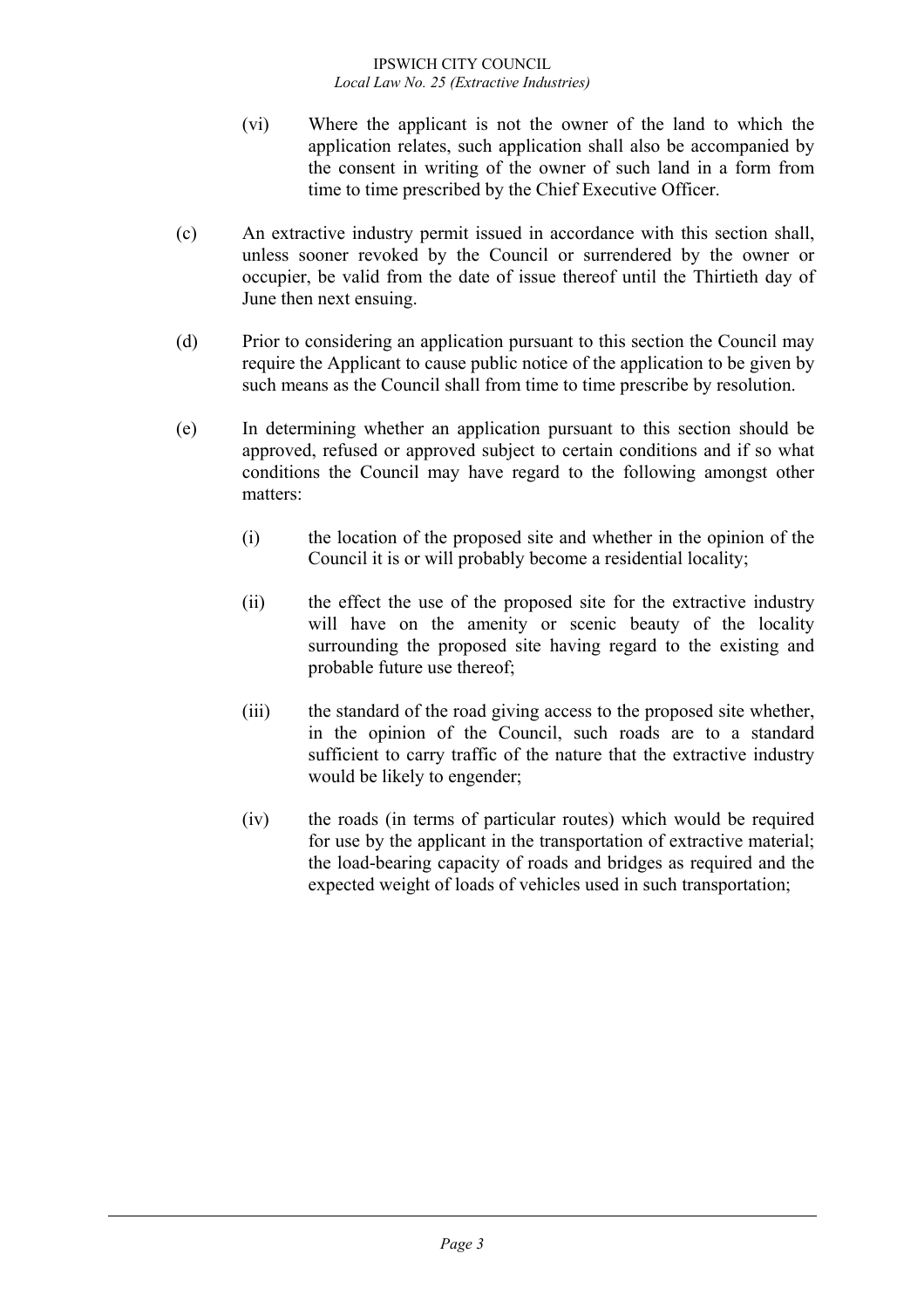- (v) whether as a condition of the permit the applicant for the operation of an extractive industry should be required to construct or upgrade existing roads used in connection with the extractive industry to a standard approved by the Chief Executive Officer, and in this regard whether the applicant should be given the option of paying to the Council a contribution for the construction of upgrading of roads used in connection with the extractive industry, which contribution shall be expended on such roads;
- (vi) whether as a condition of the permit the applicant should be required to pay to the Council a contribution towards the maintenance of roads used or likely to be used in association with the extractive industry.
- (vii) in assessing the basis upon which the contribution towards the maintenance of roads used or likely to be used by the extractive industry the Council may have regard to the following matters namely:
	- (1) the size, capacity and number of vehicles which have used such roads and the number of movements of such vehicles over such roads to and from the land used for the extractive industry in the previous twelve (12) month period or the first year of operation and the estimates thereof in respect of the period for which the said permit is sought;
	- (2) the then condition of the said roads;
	- (3) the maintenance and/or replacement costs and expenses in relation to the said roads incurred by the Council in the previous twelve (12) month period and/or for the first year of operation the estimated costs and expenses as assessed by the Chief Executive Officer for the period for which the permit is sought based on the estimates provided by the applicant in respect of the period for which the said permit is sought relating to number, size and capacity of vehicles to be used in the transportation of extractive material.
- (viii) whether as a condition of the permit the applicant should be required to furnish the Council with a bond to secure the works required in respect of paragraph (y) hereof and/or the contributions required in respect of paragraph (vii) hereof.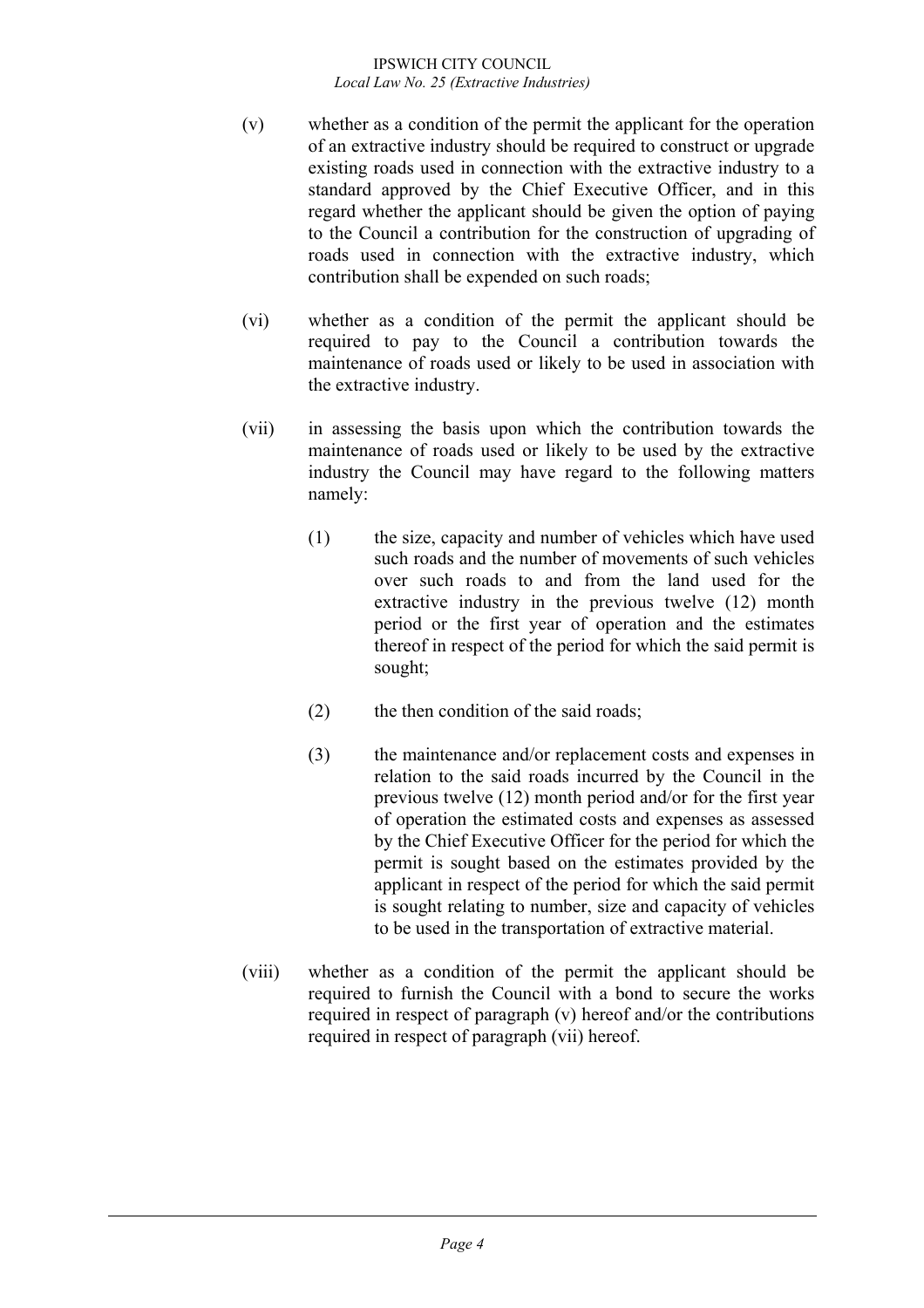- (f) In the event that any of the conditions imposed by the Council on the approval of the permit in respect of the subject land are not complied with, the Council, with or without engineers, servants, workmen, employees, contractors and other persons authorised by the Council, shall have the full and free right and liberty at all times to enter upon the subject land with or without mechanical devices and vehicles of any nature whatsoever for the purpose of carrying out such of the said requirements that have not been fulfilled, and the cost of such work shall be chargeable against the bond pursuant to subsection (e) (viii) hereof and if no bond has been provided shall constitute a debt due and owing by the holder of the permit.
- (g) For the purposes of subsection (e) (iv), (e) (v), (e) (vi), (e) (vii) and (e) (viii) the term "road" means such roads and bridges within the express power and authority of the Council pursuant to the Local Government Act 1993.
- 4. (a) The Council, in its absolute discretion may subject to such conditions as it may determine renew a permit previously granted under section 3.
	- (b) (i) An application for renewal of an extractive industry permit shall be submitted to the Council in the form from time to time prescribed by the Chief Executive Officer not later than the fifteenth day of June in each year and shall be accompanied by the renewal fee prescribed in each year by the Council by resolution.
		- (ii) Unless the Council otherwise prescribes, by resolution, the application for renewal shall contain all plans and information as if it were an application for the issue of an extractive industry permit pursuant to section 3.
	- (c) In considering an application for renewal pursuant to this section the Council may take into account amongst other matters the matters which it may take into account as if the application for renewal was an application for the issue of an extractive industry permit pursuant to section 3 and in addition thereto the following:
		- (i) whether the applicant had complied with the conditions under which the extractive industry permit had been issued and/or the conditions of any renewals thereof;
		- (ii) whether the applicant had complied with the provisions of this local law relating to extractive industry in force during the currency of the extractive industry permit and/or any renewals thereof.
- 5. The Council may revoke an extractive industry permit (which term includes any renewals thereof) if at any time:
	- (a) the holder thereof fails to comply and/or is in breach of any conditions thereof;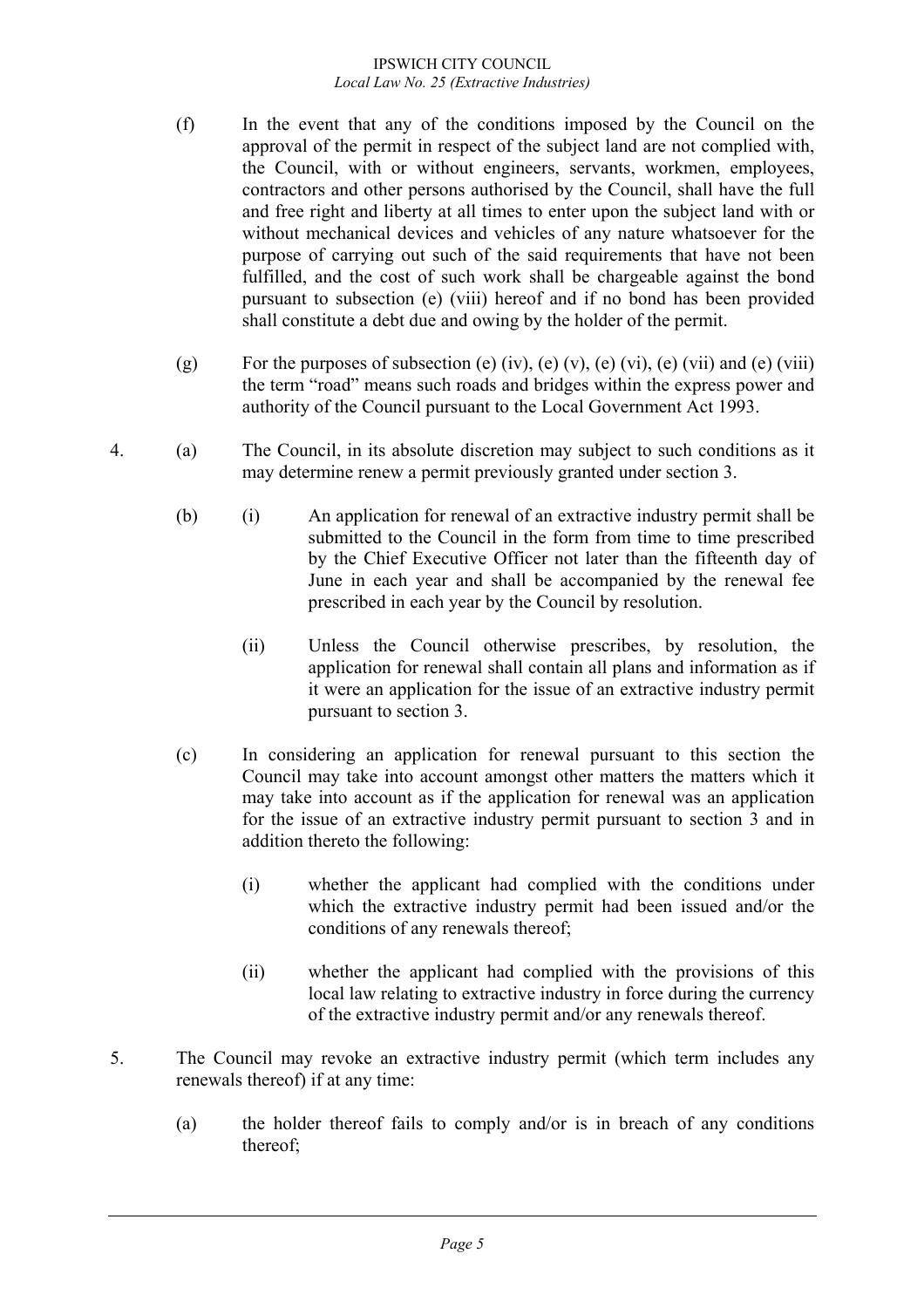- (b) the holder thereof fails to pay to the Council within seven (7) days of the due date for payment such sums by way of fees, contributions, charges or otherwise as are required to satisfy any condition of the said permit or requirement of the Council made pursuant to this local law.
- 6. (a) It shall be a requirement of any use of land within the Area for extractive industry that the person who for the time being conducts such use (and if such person is not the owner of the land, such owner) shall comply with all requirements from time to time determined by the Council upon notification thereof regarding:
	- (i) the methods of staging of the extractive industry operation;
	- (ii) the equipment to be used to control noise and dust emissions;
	- (iii) the location of plant, buildings, equipment and stockpiles in terms of the amenity of the locality;
	- (iv) the location and construction of haul roads on the land and where necessary on other land;
	- (v) the removal of waste materials and refuse;
	- (vi) the creation of buffer areas suitably planted between excavated areas and adjoining roads and land;
	- (vii) the payment of such amounts as shall be determined from time to time by the Council in respect of the added cost to the Council in maintenance of roadworks (including bridges) occasioned by the use of such roadworks in connection with such extractive industry making for any contributions paid after pursuant to section 3(f) in respect of the use of the said land;
	- (viii) the rehabilitation of the site;
	- (ix) matters to ensure the safety of the public;
	- (x) the amenity of the locality.
	- (b) Subsection (a) hereof shall apply to any use of land within the Area for extractive industry established before the date upon which this local law shall be in force.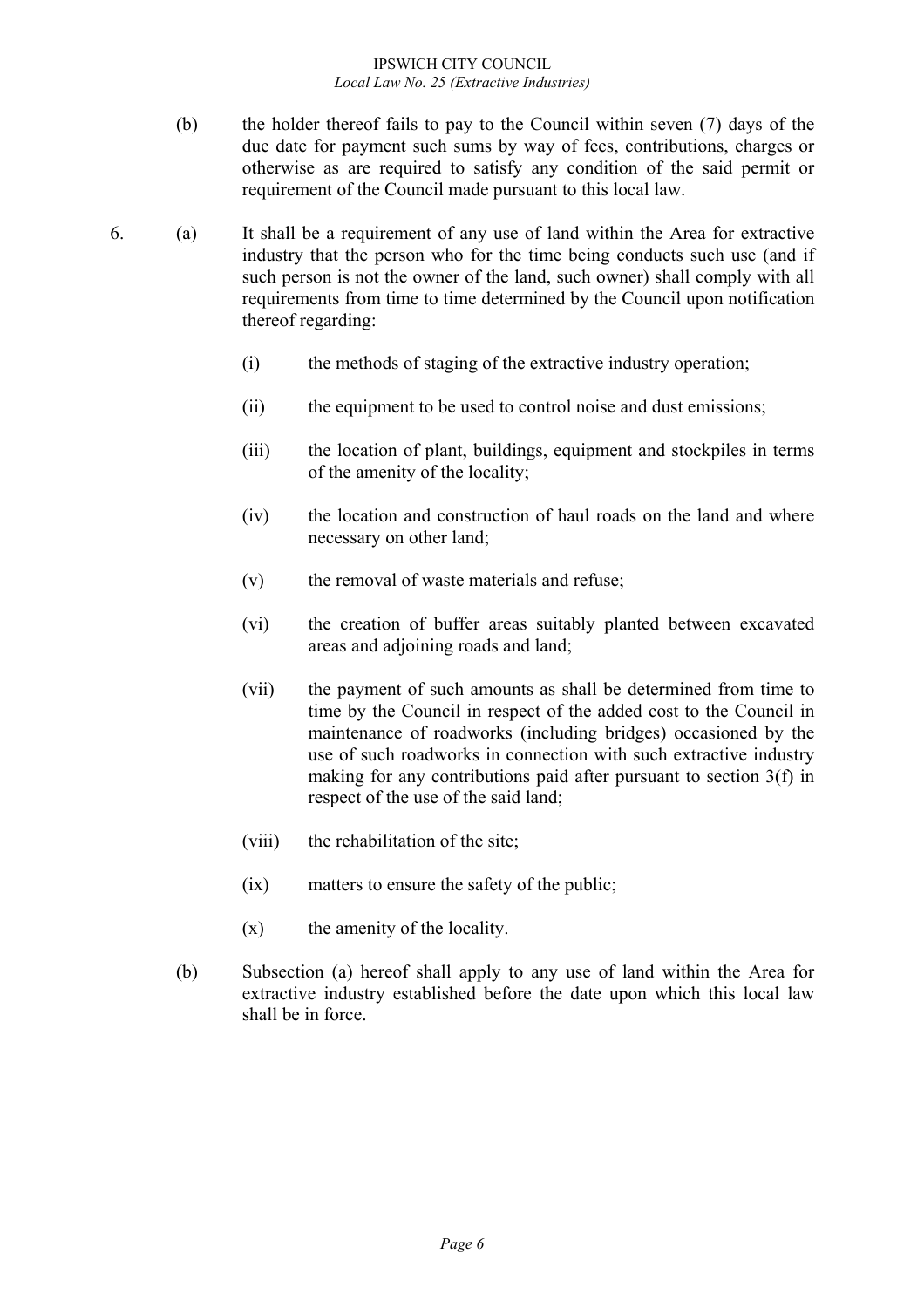- (c) The Council may require the person and/or the owner referred to in subsection (a) hereof to furnish the Council with a bond, of an amount specified by the Council from a bank, insurance company or finance company approved by the Council and in a form satisfactory to the Council to secure to the Council the due fulfilment of the requirements imposed by the Council pursuant to the preceding subsection. Such bond duly stamped and executed shall be delivered to the Chief Executive Officer within the time determined by the Council.
- (d) In the event that any requirement of the Council imposed pursuant to subsection (a) is not complied with, the Council with or without engineers, servants, workmen, employees, contractors and other persons authorised by the Council shall have the full and free right and liberty at all times to enter upon the relevant site with or without mechanical devices and vehicles of any nature whatsoever for the purpose of carrying out such requirement and the cost thereof shall be chargeable against any bond provided pursuant to subsection (c) hereof and if no bond has been provided shall constitute a debt due and owing by the person and/or the owner referred to in subsection (a) hereof.

# *Existing extractive industries*

7. An extractive industry whether established on or before the date of the publication of this local law in the Gazette shall be conducted in such manner as to comply with the requirements of the Council and the provisions of this local law.

## *Points of ingress and egress*

- 8. (i) Each entrance to or exit from a site of an extractive industry shall be between six (6) metres and nine (9) metres wide and be situated at least nine (9) metres from any other entrance to or exit from the site.
	- (ii) Each entrance to or exit from a site of an extractive industry shall be so located as not to, in the opinion of the Council, create a new traffic hazard or increase an existing traffic hazard.

## *Fencing*

- 9. (i) So much of the site as contains an excavation that is 1.2 metres more below the level of the unexcavated ground immediately alongside it shall be enclosed by a fence at least 1.8 metres high.
	- (ii) The fence required by subsection (i) of this section shall be so constructed and maintained that a person cannot enter the site except by climbing over the fence or by passing through a gateway.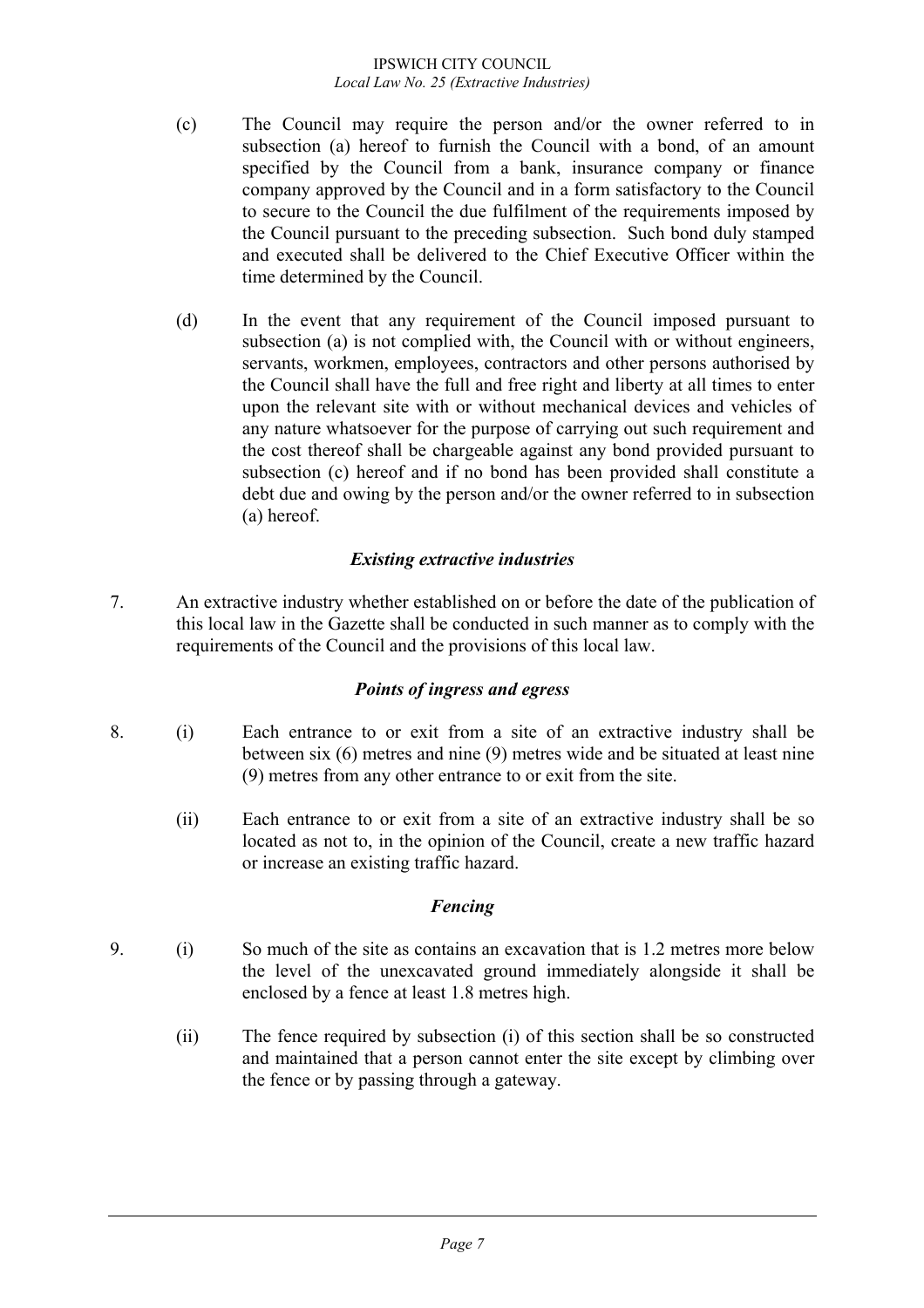- (iii) Every gate in the fence required by subsection (i) of this section shall be the same height as the fence and shall be so constructed and maintained that a person cannot enter the site except by passing through the open gate or by climbing over the closed gate.
- (iv) Every gate shall be kept locked except when the person conducting the extractive industry, or an employee of such person, is on the site.

## *Safety precautions*

- 10. (i) Water shall not be allowed to accumulate so as to exceed 900 millimetres in depth in any uncovered excavation on the site.
	- (ii) Subsection (i) of this section does not apply to a settling pond used in connection with the winning of sand by hydraulic sluicing.
	- (iii) Ensure that the slopes of any stockpile of material extracted are battered and protected to the satisfaction of the Chief Executive Officer.

## *Blasting and explosions*

- 11. (i) Blasting and explosions shall not be conducted:
	- (a) Before the hour of seven o'clock in the morning (7 a.m.); or
	- (b) After the hour of seven o'clock in the evening (7 p.m.); or
	- (c) On Anzac Day, Christmas Day, Good Friday or Sunday, unless in an emergency and with the approval of the Council.

### *Mode of operation*

- 12. (i) All processes of extractive industry are prohibited within:
	- (a) Eighteen (18) metres of a road;
	- (b) Nine (9) metres of any land that is not being used for extractive industry.
	- (ii) A person shall not cause nor allow any clay, gravel, rock, sand, silt, sludge, soil, stone or overburden resulting from extractive industry to:
		- (a) Enter a swamp, watercourse or water storage;
		- (b) Enter a drain or sewer;
		- (c) Enter a drainage or sewerage easement; or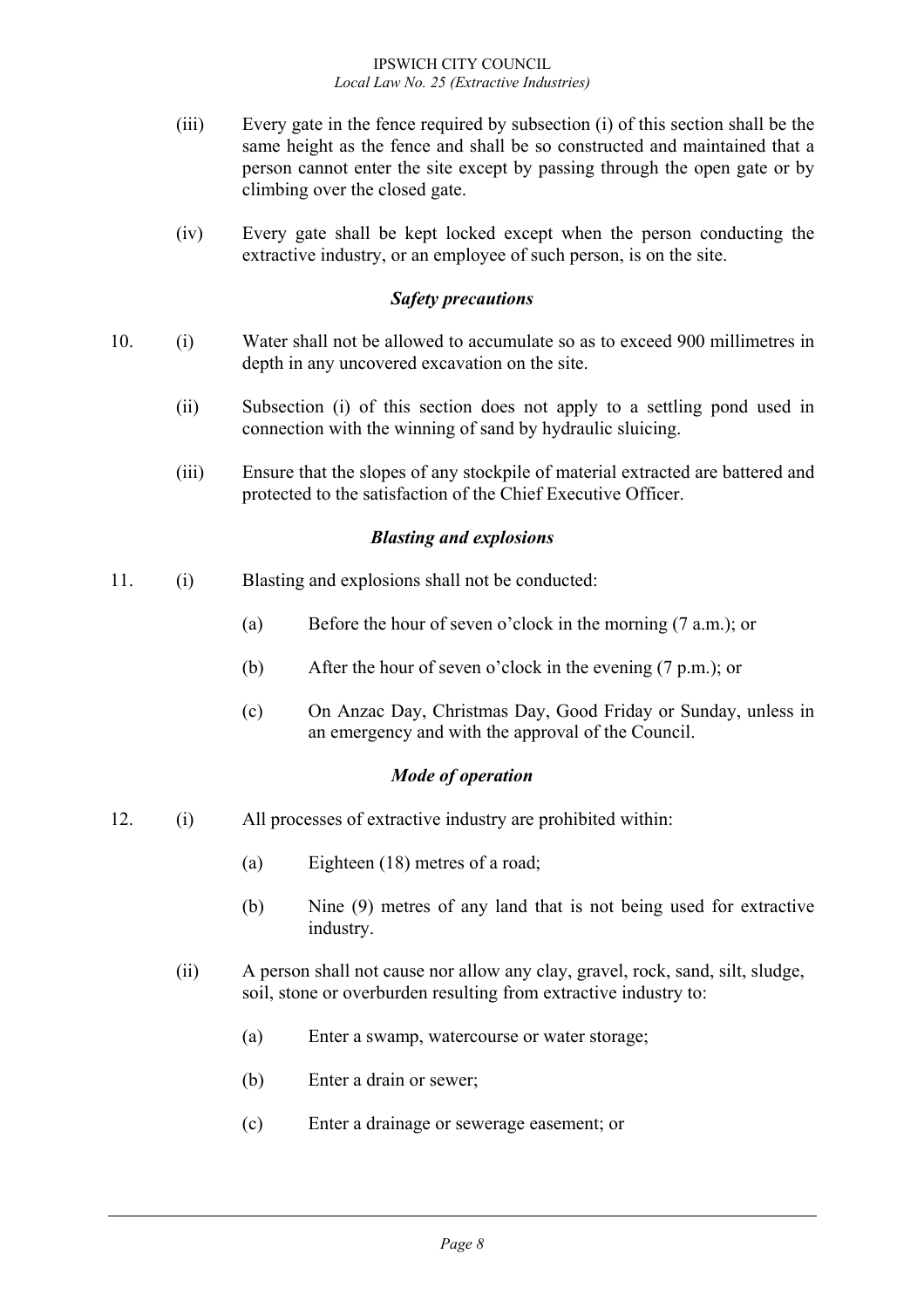- (d) Cause injury to or interference with the use of any land that is not being used for extractive industry.
- (iii) All buildings or other structures and stockpiles shall be so located and maintained as to prevent dust, sand or soil blowing on to any road or onto land that is not being used for extractive industry.
- (iv) A person shall not take an excavation to a greater depth, nor take a stockpile to a greater height than is authorised by the Council in respect of such excavation or stockpile.

## *Tree planting and maintenance*

- 13. (i) Shrubs and trees shall be so planted and maintained as to effectively screen to the satisfaction of the Council, the activities on the site from any person standing at ground level on any part of any land used for residential purposes.
	- (ii) The Council may permit the planting of young shrubs and trees which when planted are not of sufficient height or development to comply with subsection (i) of this section.
	- (iii) The Council may by resolution modify or dispense with subsection (i) of this section in any case where it is satisfied that the circumstances thereof warrant such modification or dispensation.

### *Land reclamation*

- 14. (i) Where the Council is of the opinion that reclamation of any excavation will be necessary, a person proposing to carry out such excavation shall:
	- (a) Prior to the commencement of the excavation, deposit with the Council such amount as the Council may by resolution determine to be retained by the Council until the extractive industry ceases on the subject land and until such person shall have complied with the provisions of this section, provided that the Council may accept a bond guaranteed by a Bank or an Insurance Company in lieu of such deposit;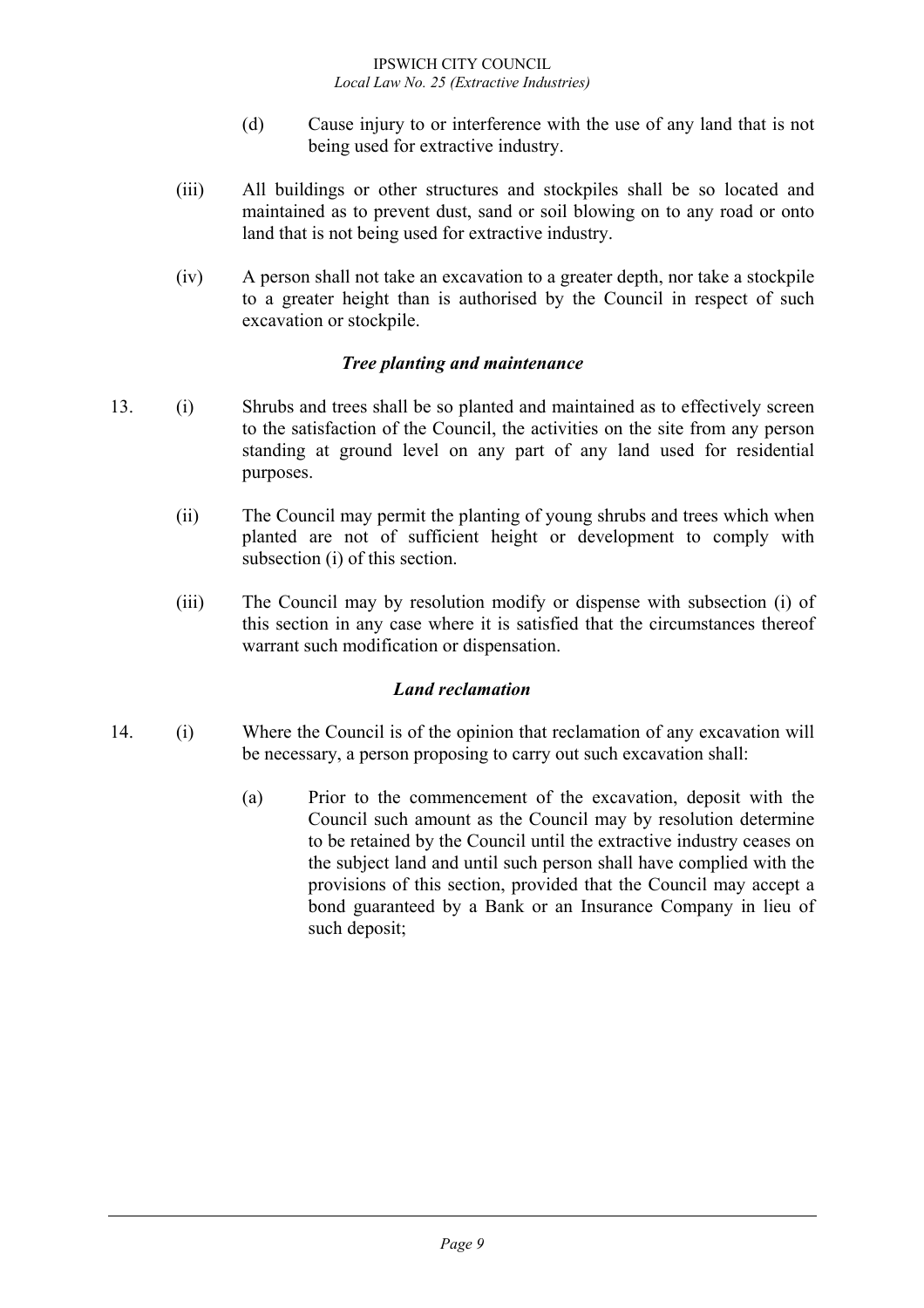- (b) (1) Progressively reclaim such excavation to the satisfaction of the Council and ensure that the excavation remaining to be reclaimed shall not at any time by measurement exceed the excavation that could be reclaimed if the deposit referred to in paragraph (a) of this subsection were used to pay for such reclamation at the rate determined by the Council from time to time by resolution. Provided that the Council may by resolution modify or dispense with the provisions of this subparagraph in any case where it is satisfied that the circumstances thereof warrant such modification or dispensation;
	- (2) If such excavation is being filled, accept from the Council refuse and rubbish as filling, without fee, on its being delivered to the site;
	- (3) If vegetable or other matter likely to attract vermin or flies is used in the filling of such excavation, use and cover such vegetable or other matter as directed by the Chief Executive Officer or the Council.
- (c) Ensure that:
	- (1) Any face permitted to remain in the excavation is so sloped or battered as to remain stable, with all loose material removed therefrom;
	- (2) Such slopes are planted with protective vegetation as directed by the engineer or the Council;
- (d) Within three (3) years after extractive industry ceases on the subject land complete the reclamation to the satisfaction of the Council.
- (ii) A deposit paid to the Council pursuant to subsection (i) of this section shall be placed in the Council's Trust Fund and all interest derived therefrom shall be added to the deposit and credited to the person entitled to receive payment of such deposit.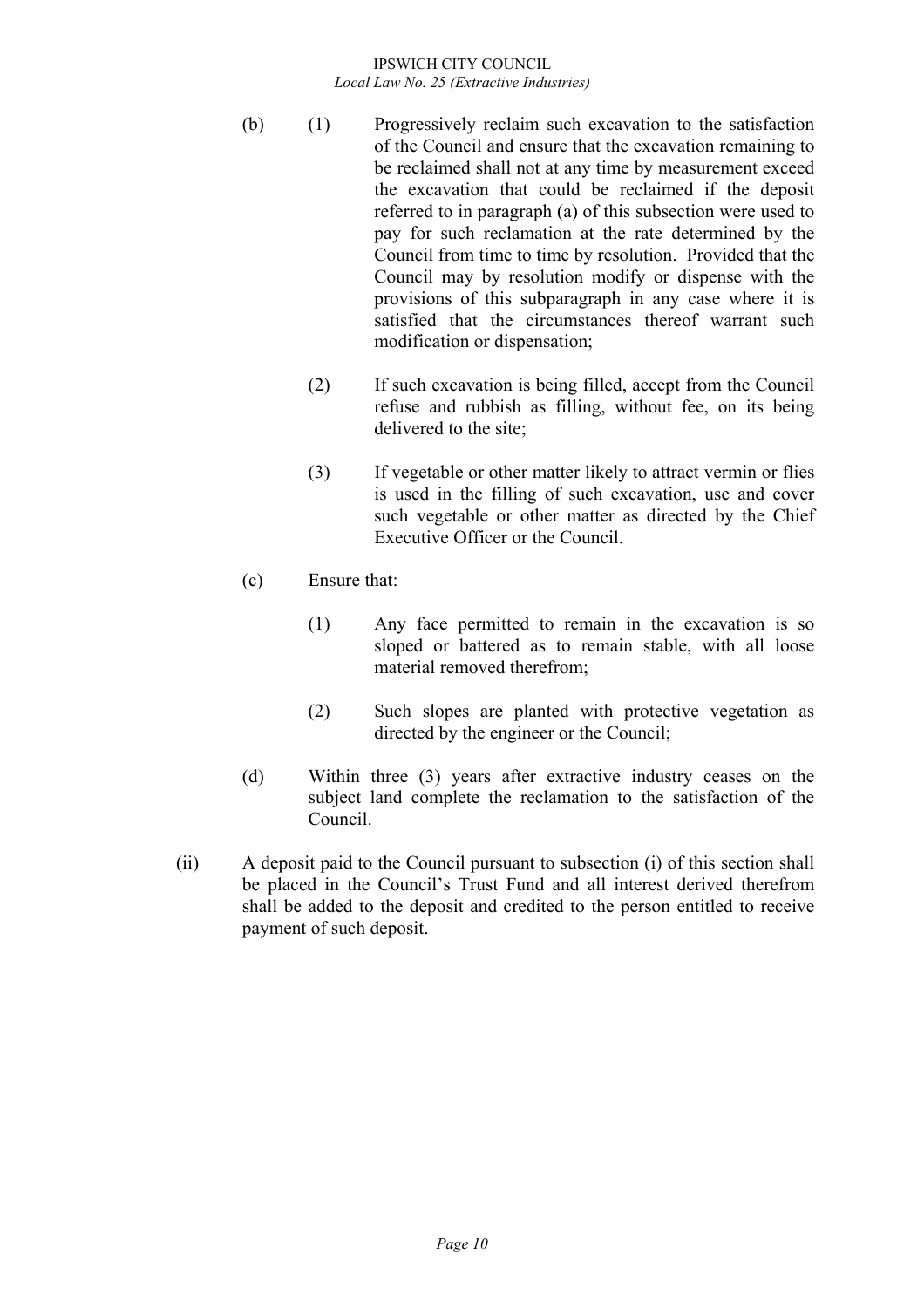- (iii) In the event that any requirement of the Council imposed pursuant to section 13 is not complied with, the Council with or without engineers, servants, workmen, employees, contractors and other persons authorised by the Council, shall have the full and free right and liberty at all times to enter upon the relevant site with or without mechanical devices and vehicles of any nature whatsoever for the purpose of carrying out such requirement, and the cost thereof shall be chargeable against any bond provided pursuant to paragraph (a) hereof, and if no bond has been provided, shall constitute a debt due and owing by the person and/or the owner referred to in section 13 (i) hereof.
- (iv) Upon the completion of the works referred to in subsection (i) of this section, the deposit (if any) and interest accrued thereon or the balance of the deposit and interest accrued thereon, as the case may be, shall be paid to the person entitled to receive such deposit.

## *Extractive Industry - Minor*

- 15. (1) Notwithstanding the provisions of section 2 of this local law, the Council may grant a permit for the use of land for an extractive industry - minor provided:
	- (a) The conditions prescribed in sections 7, 8, 9, 10, 11, 12 and 13 of this local law shall apply to extractive industry - minor.
	- (b) the total extraction of sand, gravel, clay, turf, soil, rock, stone or similar substance does not exceed a total of 7 500.00 cubic metres.
	- (c) The period of extraction of sand, gravel, clay, turf, soil, rock, stone or similar substance does not exceed twelve (12) months.
	- (d) Only one (1) permit for the extraction of sand, gravel, clay, turf, soil, rock, stone or similar substance shall be issued in respect of any separately described parcel of land.
	- (e) The boundaries of the site from which extraction is to be made shall be indicated by appropriate markers to the satisfaction of the Chief Executive Officer, and such extraction shall be carried out only within such boundaries.
	- (f) An application for a permit under the provisions of this section shall be in the form from time to time prescribed by the Chief Executive Officer and accompanied by such application fee as prescribed by the Council from time to time.
	- (g) where the applicant is not the owner of the land to which the application relates, such application is also accompanied by the consent in writing of the owner of such land.